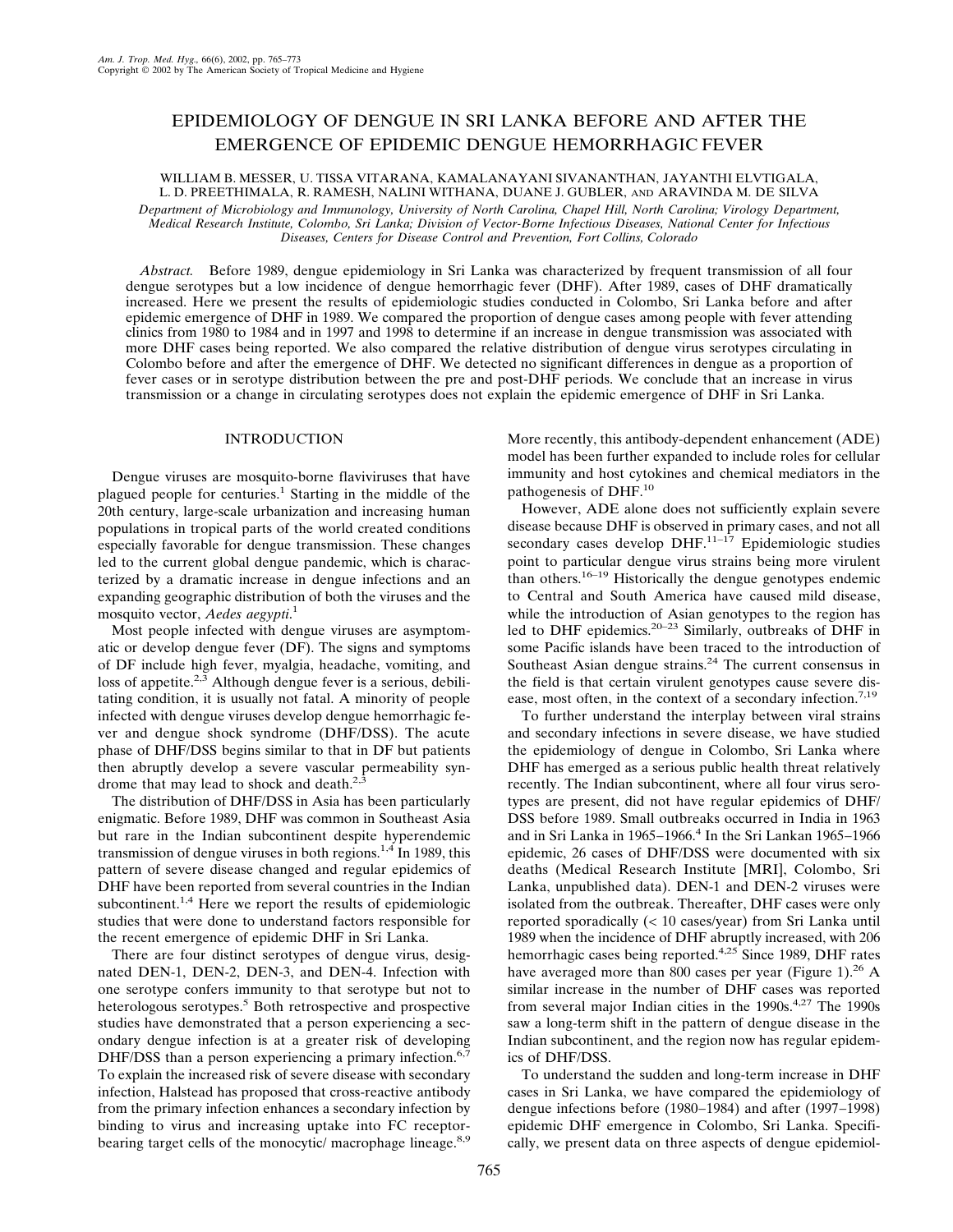DHF cases in Sri Lanka (Source: MRI and Epidemiology Unit, Colombo)



FIGURE 1. Cases of dengue hemorrhagic fever (DHF) in Sri Lanka, 1980−1998. The data are based on cases reported to the Epidemiology Unit of the Ministry of Health and cases tested at the Medical Research Institute (MRI) in Colombo. The case definition for DHF consists of at least fever, hemorrhagic symptoms, and a platelet count < 100,000/mm<sup>3</sup>. Serologic confirmation was based on the hemagglutination inhibition test.

ogy: 1) the proportion of dengue cases among people with fever attending primary care clinics, 2) the ratio of primary and secondary dengue infections among dengue cases in both clinics and hospital wards, and 3) the relative abundance of dengue serotypes isolated from DF cases. Our data demonstrate that the intensity of dengue transmission and the relative abundance of each serotype have remained stable after the emergence of DHF. The reason for the emergence of DHF in Sri Lanka is more complex than a simple increase in the intensity of virus transmission or the displacement of one serotype by a different serotype.

### MATERIALS AND METHODS

**Study site.** Sri Lanka is an island with an area of 65,000 km2 (436 km long and 225 km wide) that is located 33 km south of India. The current study was conducted in the coastal city of Colombo, which is located on the southwestern side of the island. Colombo is the largest city in the country with a population of approximately 600,000 in 1980−1985 and nearly one million in 1998. The average annual rainfall in Colombo is 2,240 mm, with the bulk of the rain falling from May to August (southwest monsoon) and less from November to January (northeast monsoon). The average temperature ranges between 25 and 30°C.

**Prospective study among school children in Colombo (1980−1985).** Nine schools located within walking distance from the municipal clinics were selected to enroll students for the prospective school cohort study. Blood samples were taken from primary school children (5−7 years old). Each cohort of 5−7-year-old children was bled in October and six months later in April of the following year. Five cohorts were tested from 1980 to 1985. Blood was obtained by finger stick and collected onto two fully saturated filter paper discs (1.0 cm diameter) and into five microcapillary tubes. The filter paper discs were air-dried, stored in a freezer (−10°C to 20°C), and tested as pairs (six months apart) by the hemagglutina-

tion inhibition (HI) test to determine seroconversion rates. The ethical clearance committee of the MRI in Colombo, Sri Lanka approved the protocol for collecting blood for the school cohort study.

**Surveillance of patients with fever attending clinics (1980−1984).** For the fever surveillance study, five study areas were chosen to obtain proper geographic, ethnic, and socioeconomic representation of the city population. Two of the areas were located in the northern part of the city, two in the central part, and one in the southern part. These study areas covered 24 of the 47 municipal wards in Colombo. In each of the five study areas, a municipal clinic and a private practitioner clinic were selected for case enrollment by a team consisting of a physician, nurse and public health inspector. Each day of the week (Monday–Friday) was devoted to enrolling patients at the clinics in one study area so that over the fiveday week patients were enrolled from all five study areas. In addition to the municipal clinics, the outpatient clinic at the Lady Ridgeway Children's Hospital (LRH) was also visited weekly to enroll patients. Only patients with a fever of unknown origin (no respiratory, diarrheal, or other obvious cause for the fever) were enrolled in the study. A clinical history was obtained and a physical examination was performed on each patient enrolled in the study. A venous blood sample was taken from each patient and the samples were taken to the MRI in a vacuum flask on wet ice at the end of the morning's work. A convalescent blood sample was collected from most patients two weeks later by appointment at the clinic or by going to the patient's home. Records for which patient data were incomplete were excluded from all analyses. The ethical clearance committee of the MRI in Colombo, Sri Lanka approved the protocol for dengue surveillance at clinics. These two early studies were designed and conducted by two of the co-investigators (UTV and DJG).

Surveillance of patients with fever attending the LRH out**patient clinic (1997−1998).** Fever cases were enrolled between July 4, 1997 to August 8, 1997 and again from December 17,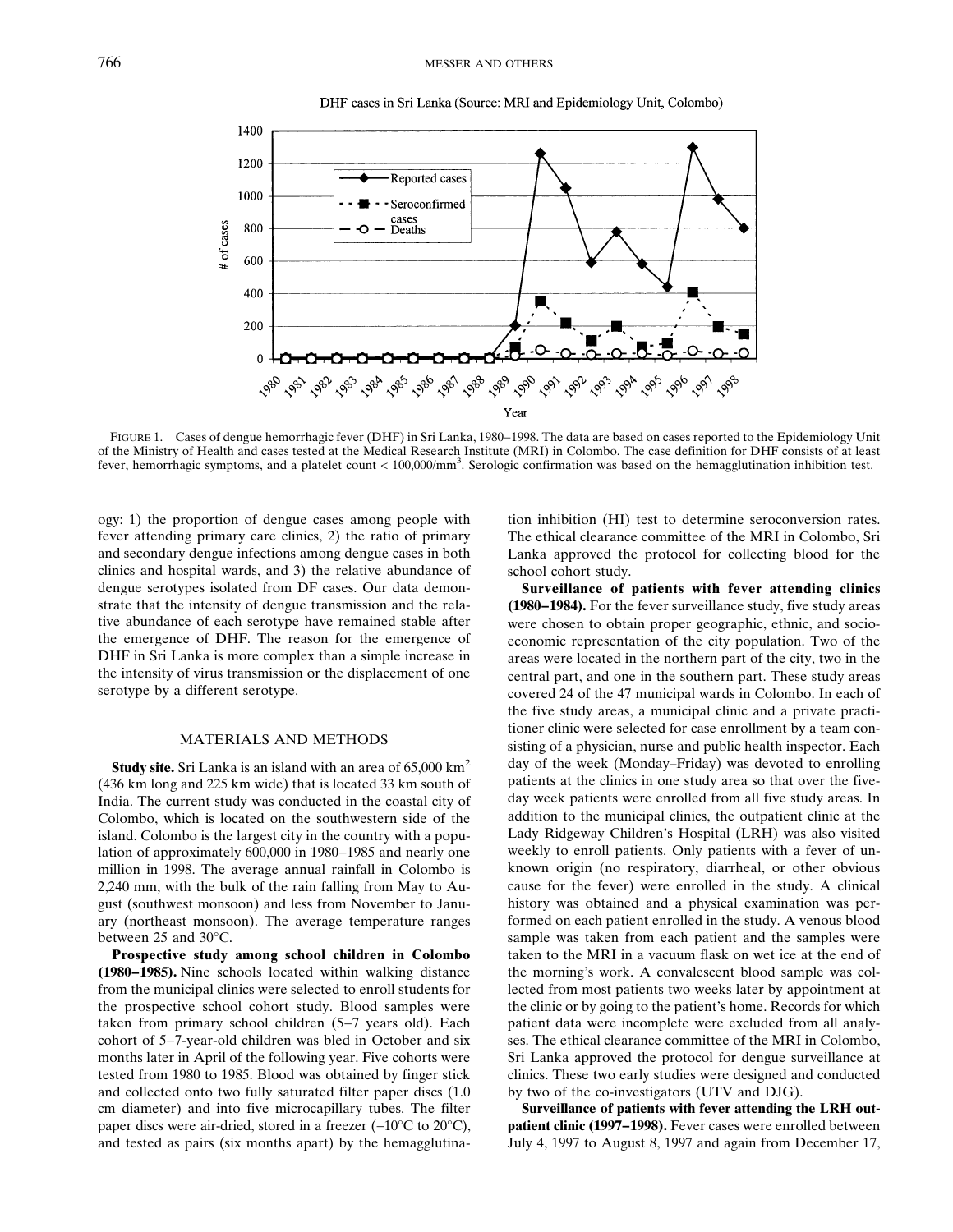1997 to January 26, 1998. This study is collectively referred to as the 1997–1998 clinic study. The protocol for enrolling patients was similar to the 1980−1984 clinic study except for the following changes: patients were only enrolled at the LRH outpatient clinic, and the study was restricted to children between the ages of one and 12. Researchers visited the clinic daily from 9:00 AM to noon to collect sera from patients presenting with a dengue-like illness for four or fewer days. To obtain convalescent samples, the patients were asked to return at least six days after the onset of fever. The time interval between acute and convalescent samples was reduced in the post DHF study because an IgM enzyme-linked immunosorbent assay (ELISA) and a reverse transcriptase−polymerase chain reaction (RT-PCR) assay were used in addition to the HI test in diagnosing dengue infections. Records for which patient data were incomplete were excluded from statistical analyses. The ethical clearance committee of the MRI in Colombo, Sri Lanka approved the protocol for dengue surveillance at the LRH clinic.

**Surveillance of suspected DHF patients admitted to the LRH wards (1997−1998).** Data for this study were collected between August 5, 1997 and August 14, 1997 and from July 13, 1998, to August 20, 1998. Children suspected of having DHF were admitted to six wards at the LRH. Suspected DHF cases are referred from the LRH outpatient clinic as well as other government and private clinics in Sri Lanka. The MRI staff visited all the medical wards at the LRH every day to collect blood from suspected DHF cases. An acute sample was collected as soon as possible after admission and a second sample was collected on the day of discharge from hospital. The patients' charts were read and the attending physicians were consulted to record the clinical and physical findings as well as the clinical laboratory test results. Records for which patient data were incomplete were excluded from all analyses.

**Hemagglutination inhibition test.** Only paired samples were analyzed from the 1980−1984 study. Samples were tested by the HI test using the method of Clarke and Casals modified for microtiter plates.<sup>28</sup> All antigens were prepared from mouse brain infected with prototype viruses and extracted with sucrose-acetone. Nonspecific inhibitors in sera were removed by extraction with kaolin, and agglutinins were removed by extraction with goose red blood cells. The antigens used in the HI test were obtained from two dengue serotypes (serotype 1 and 2, or 3 and 4), Japanese Encephalitis virus, and Sindbis virus. The samples were tested at two-fold dilutions up to a dilution of 1:2,560. The HI test was performed as described above for the 1997–1998 samples except that Japanese encephalitis and Sindbis antigen were not used.

**Isolation of virus.** All samples from 1980-1985 and 1989−1996 were sent to the Dengue Branch of the Centers for Disease Control and Prevention (CDC) in San Juan, Puerto Rico for virus isolation by the mosquito inoculation technique using adult *Aedes aegypti* and/or *Toxorhynchites amboinensis*<sup>29</sup> or infection of C6/36 cells grown in Eagle's minimum essential medium supplemented with 5% fetal calf serum.<sup>30</sup> Serum samples, stored at −70°C, were thawed and inoculated intrathoracically into mosquitoes undiluted and at a dilution of 1:5 in phosphate-buffered saline (PBS) containing 20% heat-inactivated calf serum. Inoculated mosquitoes were held at 30°C for 14 days, killed by freezing, and stored at −70°C until tested for virus. Mosquito brain squashes were examined

by the direct fluorescent antibody (DFA) test for the presence or absence of viral antigen using a conjugate prepared from high-titered human serum.<sup>30</sup> The C6/36 cells were infected with 50  $\mu$ L of undiluted acute serum (< 5 days) and incubated for seven days at 32°C. Cells were fixed to slides with cold buffered acetone and infecting virus was identified by DFA followed by IFA using serotype-specific monoclonal antibodies $^{30}$  and/or an RT- PCR. $^{31}$ 

**RT-PCR.** Virus was detected and identified by RT-PCR using the method developed by Lanciotti and others<sup>31</sup> Briefly, RNA was extracted by the guanidine isothiocyanate method or using a commercially available RNA isolation kit (viral isolation kit; Qiagen, Valencia, CA). Target viral RNA was converted to cDNA by reverse transcriptase Rous-associated virus-2 and consensus downstream primer D2. The cDNA was amplified by a nested PCR using *Taq* polymerase and consensus primers D1 and D2 in the first round of amplification and replacing primer D1 with serotype-specific primers TS1-TS4 in the second round of amplification. Second-round PCR products were visualized and analyzed by electrophoresis on agarose gels stained with ethidium bromide.

IgM ELISA. Samples collected in the 1997–1998 studies were tested by IgM capture ELISA.<sup>32</sup> For the IgM ELISA, 96-well plates were coated with goat anti-human IgM antibody, to which serum samples diluted 1:40 were added, followed by a dengue antigen mixture (D1, 2, 3, 4) and horseradish peroxidase (HRP)−conjugated anti-flavivirus monoclonal antibody. After addition of HRP substrate, sera were scored as positive for infection if the optical density at 405 nm  $(OD_{405})$  was  $\geq 0.2$ .

IgG ELISA. Samples collected in the 1997-1998 ward study were tested by IgG ELISA using a modification of the method described by Chungue and others.<sup>33</sup> Briefly, hyperimmune ascites fluid (anti D1-D4) was added to each well of 96-well plates and incubated overnight at 4°C. Plates were washed three times with PBS, blocked with standard diluent, and incubated for one hour at 37°C, followed by the addition of a D1-D4 antigen mixture and incubation at 37°C for an additional hour. After the plates were washed three times in PBS, a 1:40 diluted serum was added to the first well and four-fold dilutions were carried out to the eighth well. Plates were incubated for one hour at 37°C, washed three times with PBS, followed by the addition of anti-human IgG conjugated to HRP, incubation at room temperature for one hour, and subsequent addition of HRP substrate. Color development was continued at room temperature until a low positive control reached an  $OD_{405}$  of 0.15 in the third or fourth dilution, at which point the plates were read.

**Classification of dengue infections: 1980−1985 school cohort study.** In the cohort study, a titer of 1:20 for both dengue antigens, or 1:40 for one, was taken to indicate a past infection. However, when a serum had titers < 1:40 for dengue, Sindbis, and Japanese encephalitis viruses, they were not considered positive since they were thought to be non-specific. A new dengue infection occurring during the period of this study was indicated by a four-fold or greater increase in titer or a conversion from negative to positive against at least two dengue antigens.

**Classification of dengue infections: 1980−1984 clinic study.** Current dengue infections were diagnosed by a four-fold or greater increase in HI antibody titers between acute and convalescent serum samples against any of the four dengue an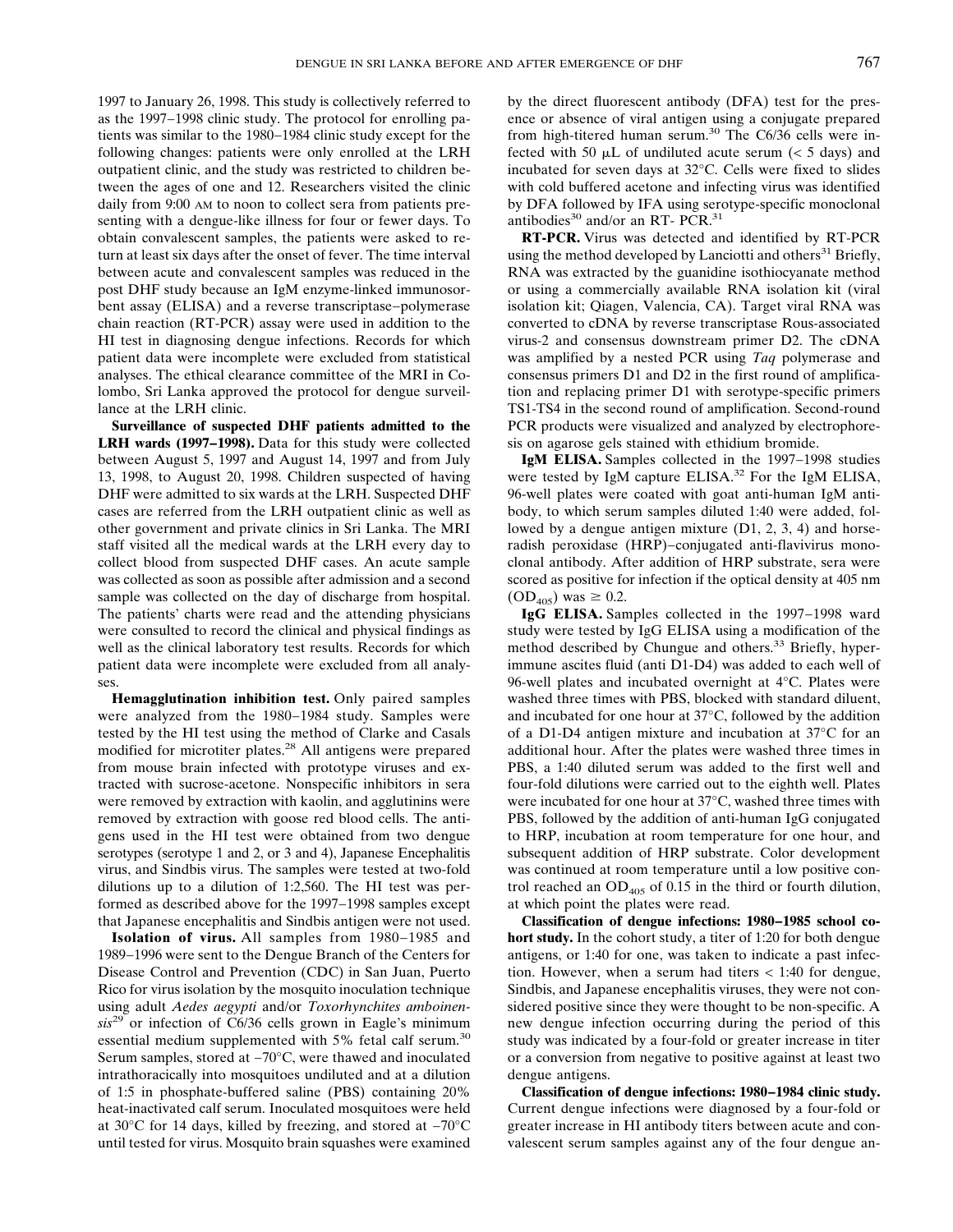tigens. An infection was defined as primary when there was no HI antibody detectable in the acute serum taken four days or less after onset of illness and the convalescent titer was  $\leq$  1:640. Secondary dengue infection was diagnosed when the convalescent titer was  $\geq 1:1,280$  against at least one antigen.<sup>34</sup> Secondary infections were also diagnosed when there was detectable HI antibody in the acute serum sample and a fourfold increase in the convalescent sample against two dengue antigens. Samples that did not conform to these criteria were classified as indeterminate and excluded from statistical analyses.

**Classification of dengue infections: 1997−1998 clinic and ward studies.** Both paired and single serum samples were tested with a variety of tests. Acute samples (four or fewer days of fever) were tested by IgM ELISA, RT-PCR, virus isolation, and HI test or IgG ELISA. Convalescent samples were only tested by IgM ELISA and HI test. Samples were scored as positive if 1) they were RT-PCR positive, 2) they were IgM positive, 3) they had a four-fold increase in HI titer between acute and convalescent samples, or 4) virus was isolated from the sample. For dengue-positive samples, if the acute sample ( $\leq 4$  days after onset) had an HI titer  $\geq 20$  (IgG > 160), it was defined as a secondary infection. In denguepositive cases for which a second serum sample ( $\geq 5$  days) was available, an HI titer  $\geq 1,280$  (IgG ELISA titer  $\geq 40,960$ ) was considered to represent a secondary infection regardless of the acute phase titer. Samples that did not conform to these criteria were classified as indeterminate and excluded from statistical analyses. Disease severity for dengue cases was defined as follows: 1) Dengue fever with hemorrhage if the patient had signs of hemorrhage or a platelet count less than 100,000/mm3 and 2) DHF if the patient had signs of hemorrhage, evidence of plasma leakage, and a platelet count less than 100,000/mm<sup>3</sup> . Dengue cases without any hemorrhagic symptoms and with platelet counts greater than 100,000/mm<sup>3</sup> were classified as DF cases.

**Statistical analyses.** Data were entered, sorted, and analyzed by Access® (Microsoft, Redmond, WA). Chi-square, analysis of variance, Tukey's honestly significant data test, Dunnett's test, $35$  odds ratios, and confidence intervals were calculated using SAS and JMP (SAS Institute, Cary, NC), SPSS (SPSS, Inc., Chicago, IL), or Excel® (Microsoft) software. The level of significance for all statistical comparisons was < 0.05. Age adjustments of clinic surveillance data were done using three strata of cases: 1−4 years old, 5−8years old, and 9−12 years old. The standard population was the summed 1980−1984 population in each strata. Adjustment of proportions and ratios was performed using standard methods as described by Rothman and Sander.<sup>36</sup> Dunnett variances were weighted by total count for each of the years compared.

## RESULTS

**Prospective school cohort study.** The data from the prospective school cohort study were analyzed to determine the dengue seroprevalence and six-month infection rate among 5−7-year-old school children. In all, 7,270 children were bled over the five-year period, averaging 1,454 per year (range  $=$ 1,004−1,949) (Table 1). At the time of enrollment, the dengue seroprevalence in each cohort averaged 50%, indicating frequent exposure of this population to dengue viruses. The sixmonth infection rate averaged 15.6% (range =  $10.8-19.4\%$ ), but in most years the rate was higher than the average (Table 1). The number of primary infections exceeded secondary infections in every year, and for the five years of the study, 63.4% were classified as primary and 36.6% as secondary (Table 1). These results establish intense dengue transmission and frequent exposure to secondary infections among school children in Colombo from 1980 to 1985.

**Clinic and ward studies: demographic characteristics.** The mean ages and sex ratios of people enrolled from 1980 to 1984 and from 1997 to 1998 are shown in Table 2. The 1980−1984 study population had an age range of 0−59 years, and showed an increasing mean age from 11.17 years in 1980−1981 to 14.44 years in 1983−1984. The difference between these two means was statistically significant  $(P < 0.05)$ . The overall ratio of males to females was 0.90, with more females than males enrolled every year except 1982−1983. However, the male to female ratios were not statistically different from year to year. Because the 1997–1998 data were collected at a pediatric hospital, the mean ages (clinic  $= 5.35$  years and ward  $= 6.06$ years) were considerably lower than the mean age (12.60) of people enrolled between 1980 and 1984, which included both adults and children (Table 2).

**Clinic dengue fever surveillance, 1980−1984.** An average of 248 (range =  $137-319$ ) cases per year of fever of unknown origin (FUO) were studied in five regions of Colombo (Table 3). Overall, 15.96% were confirmed as dengue infections, with confirmation rates ranging from a low of 12.30% (1981−1982) to a high of 20.44% (1983−1984). Among the dengue-positive cases, the number of secondary infections (65.56%) exceeded the number of primary infections (27.15%), with the number of secondary infections exceeding the number of primary infections in every complete year (Table 3). There were only 33 documented cases with fever and hemorrhage admitted to Colombo hospitals during the five years of the study. Of the 33 cases, 11 (33%) were laboratory confirmed as having dengue infection, 10 were secondary infections, and one was a primary infection. None of the cases conformed to the World Health Organization (WHO) case definition for DHF.

**Clinic dengue fever surveillance, 1997−1998.** A total of 166

| TABLE 1                                                                    |
|----------------------------------------------------------------------------|
| Dengue infections among school children, in Colombo, Sri Lanka, 1980–1985* |

|                      |                 |                  | Seroconversions |                   |
|----------------------|-----------------|------------------|-----------------|-------------------|
| Year<br>$(Oct-Sept)$ | Total<br>tested | Total new $(\%)$ | Primary $(\%)$  | Secondary $(\% )$ |
| 1980-1981            | 1.230           | 228 (18.54)      | 127(55.70)      | 101 (44.30)       |
| 1981-1982            | 1.505           | 252(16.74)       | 152 (60.32)     | 100(39.68)        |
| 1982-1983            | 1.939           | 209 (10.78)      | 142 (67.94)     | 67 (32.06)        |
| 1983-1984            | 1.592           | 270 (16.96)      | 205 (75.93)     | 65 (24.07)        |
| 1984-1985            | 1.004           | 164 (16.33)      | 86 (52.44)      | 78 (47.56)        |
| Total                | 7,270           | 1,123 (15.58)    | 712 (63.40)     | 411 (36.60)       |

\* Data are based on seroconversions among 5–7-year-old school children enrolled in a prospective cohort study. Seroconversions are based on hemagglutination inhibition titers.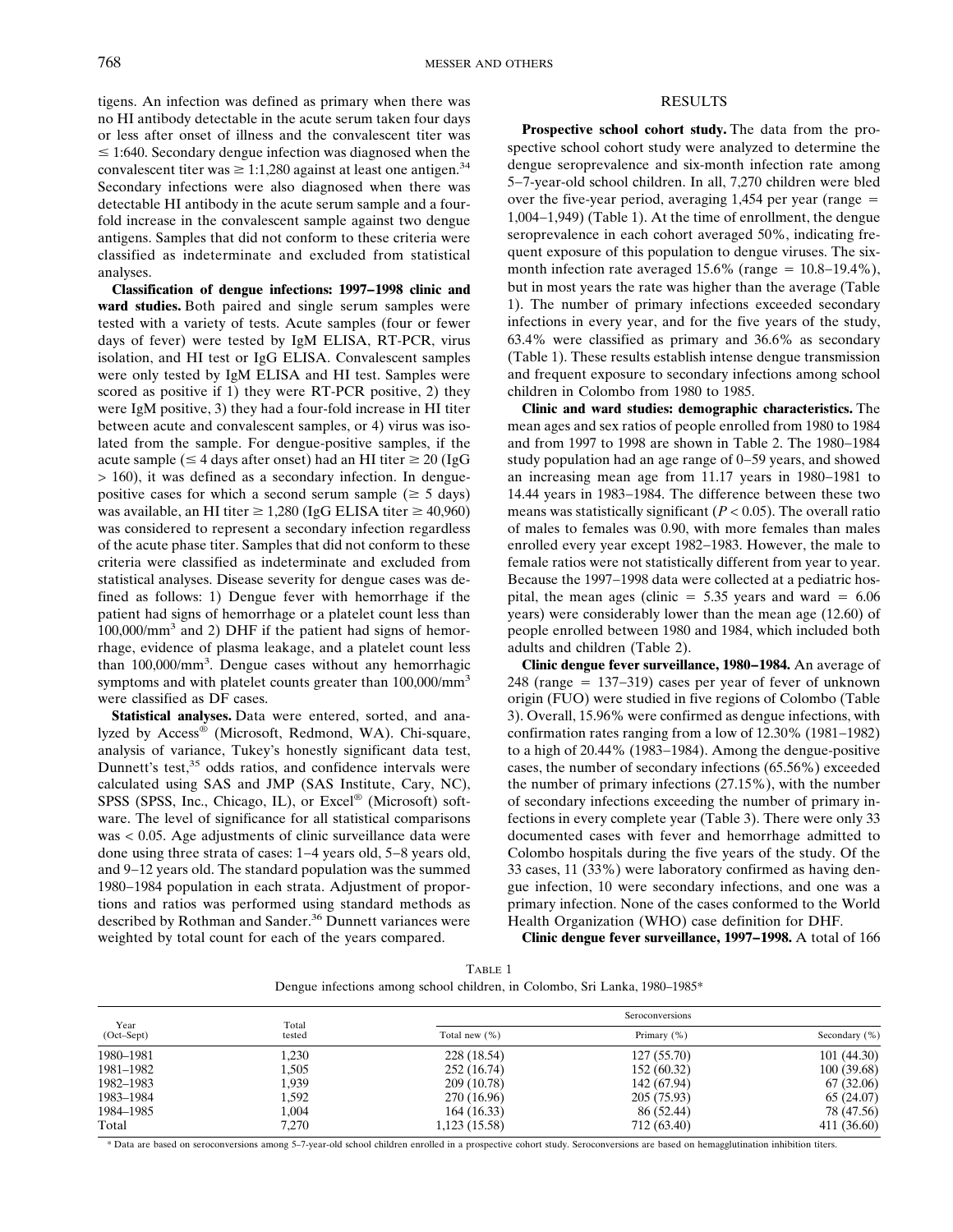| TABLE 2                                                               |  |
|-----------------------------------------------------------------------|--|
| Summary of clinic and ward study populations mean ages and sex ratios |  |

|                     |                   | Clinic cases         |                      |                   | Ward cases           |                     |  |
|---------------------|-------------------|----------------------|----------------------|-------------------|----------------------|---------------------|--|
| Year<br>$(Nov-Oct)$ | Enrolled<br>cases | Age† mean<br>(range) | Sex ratio‡<br>(M: F) | Enrolled<br>cases | Age, mean<br>(range) | Sex ratio<br>(M: F) |  |
| 1980-1981           | 238               | $11.17A$ (0-46)      | 0.71(99:139)         | $NA*$             | NΑ                   | NA                  |  |
| 1981–1982           | 252               | $12.03^{AB}$ (0-55)  | 0.92(121:131)        | NA                | NA                   | NA                  |  |
| 1982-1983           | 319               | $13.31B$ (1-50)      | 1.03(162:157)        | NA                | NA                   | NA                  |  |
| 1983-1984           | 137               | $14.44B$ (1-59)      | 0.96(67:70)          | NA                | NΑ                   | NA                  |  |
| Total (1980–1984)   | 946               | $12.60(0-59)$        | 0.90(449:497)        | NA                | NA                   | NA                  |  |
| 1997–1998           | 166               | $5.35(1-12)$         | 0.95(81:85)          | 87                | $6.06(1-12)$         | 0.67(35:52)         |  |

 $* NA = not applicable$ 

† 1980–1984 mean ages that have the same superscript (A or B) are not statistically different (analysis of variance followed by Tukey Honestly Significantly Different test; *p* < 0.05). 1997–1998 mean ages were not compared to 1980–1984 mean ages because the 1980–1984 study included children and adults whereas the 1997–1998 study only included children 1–12 years old.<br>Fine ratios of males to females were not signif

FUO cases were studied, of which 41 (24.70%) were dengue infections (Table 3). The number of primary infections (56.10%) exceeded the number of secondary infections (34.15%) in the 1997–1998 clinic study (Table 3).

**Ward dengue surveillance, 1997−1998.** Eighty-seven suspected DHF cases admitted to the LRH were followed; 51 (58.62%) were confirmed as dengue infections. Among the hospitalized cases, the number of secondary infections (62.75%) exceeded the number of primary infections (19.60%) (Table 3).

Comparison of clinic surveillance data from 1980-1984 and **1997−1998.** One plausible explanation for the emergence of epidemic DHF in 1989 may be an overall increase in dengue virus transmission, leading to more frequent exposure of people to dengue infections, and ultimately more frequent exposure to secondary infections. However, true incidence data are not available for the post-DHF years. To detect difference in transmission intensity before and after the emergence of epidemic DHF, we compared the proportion of people with dengue among FUO clinics and the ratios of secondary to primary infections in dengue cases among clinic FUO cases in 1980−1984 and 1997−1998.

The study populations in 1997–1998 were limited to children 1-12 years old, while the 1980−1984 study population included individuals 0–59 years old. Furthermore, the mean age increased over the course of the 1980−1984 study (Table 2) and the stratified age structures were found to be different (by chi-square test). Therefore, age is likely to confound comparisons within the 1980−1984 study and between the 1980−1984 and 1997−1998 study populations. The data were age adjusted as detailed in the Materials and Methods section.

The unadjusted proportion of dengue cases among children with fever ranged from 10.37% in 1981−1982 to a high of 19.72% in 1983−1984 compared with 22.29% in 1997−1998 (Table 4). Following age adjustment, the expected proportion of dengue cases ranged from 9.76% in 1981−1982 to 18.31% in 1983−1984; in 1997−1998 it was 18.80% (Table 4). While the proportions show considerable variability, only 1981−1982 was significantly less than that of 1997−1998 (by Dunnett's test). An age-standardized secondary to primary infection ratio was also calculated for each study year. The age adjusted ratios of secondary to primary infections for the 1980–1984 study period ranged from 0.5 in 1981 to 2.53 in 1982, while in 1997–1998 the ratio of secondary to primary infections was 0.75 (Table 4).

Relative distribution of dengue serotypes among patients. Disease severity may have changed in Sri Lanka because of changes in the abundance of a particular dengue serotype in 1989. We compared the relative abundance of each serotype before and after 1989. From the dengue cases identified from the clinic study conducted from 1980 to 1985, virus was isolated from 56 specimens (Table 5). The relative abundance of the four serotypes had a distinct pattern, which was dominated by D2 and D3, with D1 and D4 found in considerably lower abundance. Specifically, D2 was predominant (23 isolates), followed by D3 (20 isolates) and D1 (12 isolates) (Table 5). D3 was isolated in all five years of the study, D2 in the first four years, and D1 in three years. Although D4 was not isolated from any of the cases during the study period, this serotype was isolated from a U.S. embassy resident in Sri Lanka in 1981.

Acute serum samples collected in 1989, 1990, 1992, 1994,

TABLE 3 Positive dengue cases in clinic and ward study

| Year<br>$(Nov-Oct)$ |                   |                    | Positive for dengue* |                      |                                   |  |  |
|---------------------|-------------------|--------------------|----------------------|----------------------|-----------------------------------|--|--|
|                     | Enrolled<br>cases | Total cases<br>(%) | Primary<br>(%)       | Secondary<br>$(\% )$ | Indeterminates<br>$(%)^{\dagger}$ |  |  |
| 1980–1981           | 238               | 38 (15.97)         | 9(23.68)             | 25(65.79)            | 4(10.53)                          |  |  |
| 1981–1982           | 252               | 31 (12.30)         | 10(32.26)            | 17 (54.84)           | 4(12.90)                          |  |  |
| 1982–1983           | 319               | 54 (16.93)         | 12(22.22)            | 39 (72.22)           | 3(5.56)                           |  |  |
| 1983–1984           | 137               | 28(20.44)          | 10(35.71)            | 18 (64.29)           | 0(0.00)                           |  |  |
| Total               | 946               | 151 (15.96)        | 41 (27.15)           | 99 (65.56)           | 11 (7.23)                         |  |  |
| 1997–1998 clinic    | 166               | 41 (24.70)         | 23(56.10)            | 14 (34.15)           | 4(9.76)                           |  |  |
| 1997–1998 ward      | 87                | 51 (58.62)         | 10(19.60)            | 32 (62.75)           | 9(17.64)                          |  |  |
|                     |                   |                    |                      |                      |                                   |  |  |

\* See Materials and Methods for details of how cases were identified as dengue cases and how dengue cases were classified as primary and secondary.

† Indeterminates are dengue-positive cases that could not be classified as primary or secondary.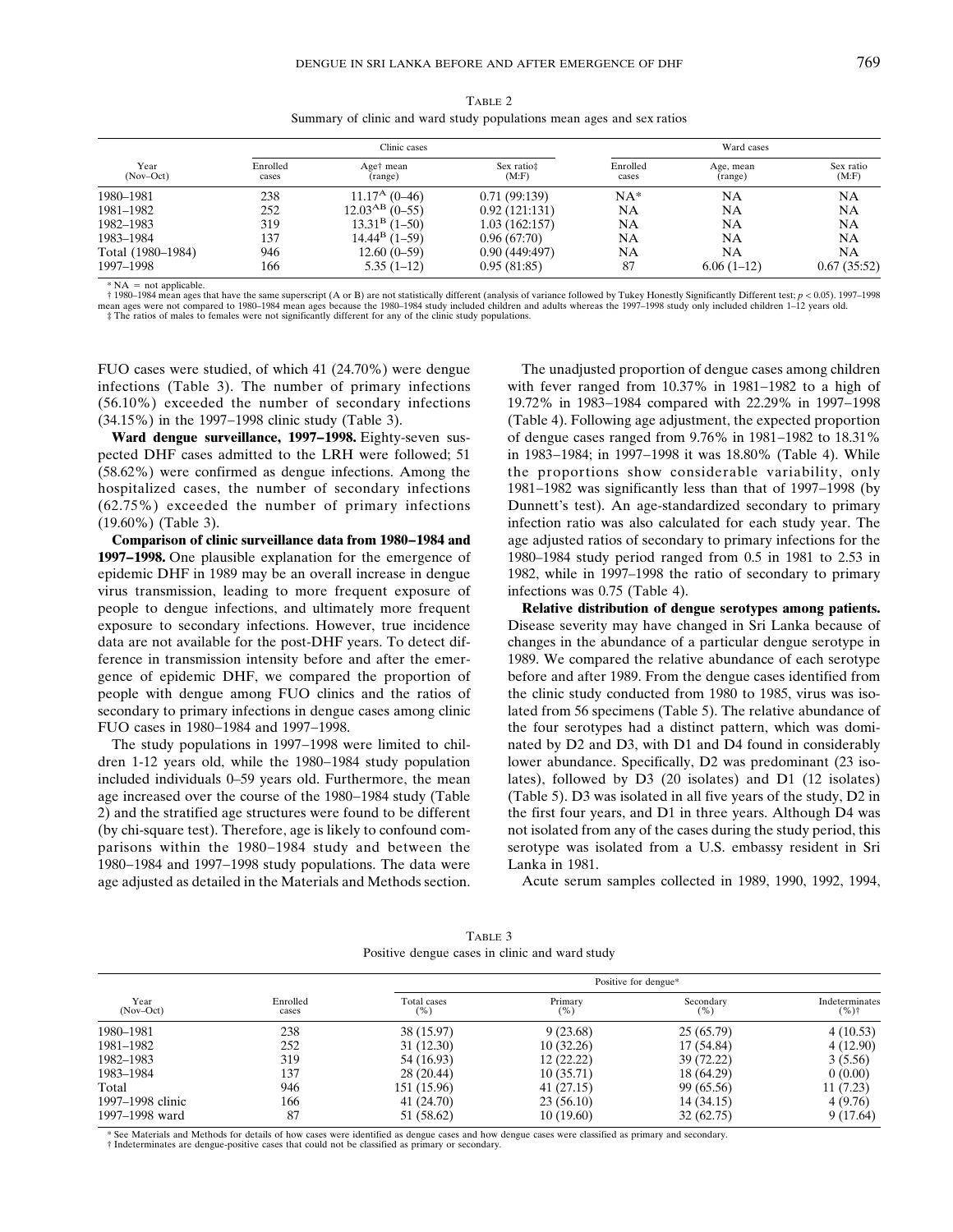| TABLE 4                                                         |
|-----------------------------------------------------------------|
| Comparison of clinic data from 1980–1984 and 1997–1998 studies* |

| Year              |                         | Positive for dengue   |                     |                            |                |                   |                                        |
|-------------------|-------------------------|-----------------------|---------------------|----------------------------|----------------|-------------------|----------------------------------------|
|                   | Enrolled fever<br>cases | Total dengue<br>cases | Crude<br>proportion | Age adjusted<br>proportion | Primary<br>(%) | Secondary<br>( %) | Adjusted ratio<br>(secondary: primary) |
| 1980-1981         | 157                     | 23                    | 14.65               | 13.38                      | 7(30.43)       | 16(69.57)         | 2.21                                   |
| 1981-1982†        | 164                     | 17                    | 10.37               | 9.76                       | 12 (70.58)     | 5(29.42)          | 0.50                                   |
| 1982-1983         | 191                     | 29                    | 15.18               | 13.61                      | 8 (27.59)      | 21(72.41)         | 2.53                                   |
| 1983-1984         | 71                      | 14                    | 19.72               | 18.31                      | 7(50.00)       | 7(50.00)          | 1.00                                   |
| Total (1980–1984) | 583                     | 83                    | 19.24               | NΑ                         | 34 (30.96)     | 49 (59.04)        | 1.44                                   |
| 1997–1998         | 166                     | 37                    | 22.29               | 18.80                      | 23(62.16)      | 14 (37.84)        | 0.75                                   |

\* Cases are for patients 1–12 years old. Age-adjusted proportions and ratios were calculated as described in the Materials and Methods. NA not applicable. † Different from the 1997–1998 proportion by Dunnett test  $(P < 0.05)$ .

1997, and 1998 in Sri Lanka were sent to the Dengue Branch of CDC in Puerto Rico for virus isolation by mosquito inoculation or C6/36 tissue culture, both followed by IFA. Virus was isolated from 24 samples. An additional 86 serum samples collected in 1997 and 1998 were screened by RT-PCR and C6/36 tissue culture at the MRI in Colombo. As with the 1980–1985 samples, the distribution of serotypes isolated from 1989 to 1998 (Table 5) had a distinct pattern, with dengue 2 predominating (17 isolates), followed by dengue 3 (13 isolates) dengue 1 (10 isolates), and dengue 4 (2 isolates). D2 and D3 were isolated in all years except 1992, D4 was isolated only in 1992, and D1 was isolated in 1992, 1997, and 1998. The relative distribution of serotypes isolated from 1980 to 1985 was not significantly different from the relative distribution of serotypes isolated from 1989–1998 ( $P > 0.05$ , by chi-square test). Rather, the relative distributions are remarkably similar.

**Risk of severe disease with secondary infection.** To test whether secondary infections are associated with an increased risk of developing severe disease in Sri Lanka following the emergence of epidemic DHF, we compared the proportion of primary to secondary infections among dengue patients with no signs of bleeding (DF) and dengue patients with signs of hemorrhage (DF plus hemorrhage and DHF cases) (Table 6). These values gave odds ratios of 0.24 and 4.25 of a severe disease being associated with a primary or secondary infection, respectively. These results suggest that once DHF emerged in Sri Lanka, secondary infections may be a risk factor for severe disease among people with symptomatic dengue infections. However, the finding is not statistically significant (overlapping confidence intervals), suggesting the need for further study with a larger number of cases.

### DISCUSSION

Until now, the epidemiology of dengue infections in Sri Lanka has not been comprehensively described in the literature, although the country's unusual characteristic of a large number of secondary infections and absence of DHF prior to 1989 has been previously reported.<sup>36,37</sup> The results presented here represent time periods from both before and after the emergence of epidemic DHF in Colombo, Sri Lanka, and make it possible to look for changes in the epidemiology of dengue transmission that correlate with the emergence of DHF.

Over the period from 1980 to 1985 only 11 cases of hemorrhagic disease were detected in Colombo and none of these met the WHO case definition for DHF. The LRH is the major children's hospital in the country, and provides free service that is used by both the rich and poor. Moreover, the specialist pediatricians there provide consultant services to private hospitals in Colombo. They were informed of the DF/DHF surveillance program, were aware of the dangers of DHF, and had been instructed in its clinical diagnosis and management. The outpatient staff at the LRH had also been instructed to admit all cases of fever with bleeding to the ward of the professor of pediatrics, who was participating in this study. Given the extent of awareness about dengue between 1980 and 1985, it is unlikely that epidemics of DHF occurred unnoticed by health authorities and on a scale similar to that that occurred after 1989.

The low number of DHF cases was not due to lack of exposure to dengue viruses. The prospective school cohort survey conducted from 1980 to 1985 demonstrated a seroprevalence of 50% and a six-month seroconversion rate of 15% among 5−7-year-old school children. The FUO clinic surveillance program also confirmed that dengue transmission and secondary infections were common in Colombo over this period, with secondary infections accounting for 59% of all dengue cases. Moreover, an outbreak with DEN-2 as the predominant virus serotype occurred in the fall of 1983. Despite a high rate of secondary infections, there were no DHF cases detected.<sup>38</sup>

The lack of DHF was not due to hypoendemicity. Multiple dengue virus serotypes (DEN-1, DEN-2, and DEN-3) circulated simultaneously in Colombo throughout most of the study period. Although dengue 4 was not isolated during 1980–1985 surveillance, there is evidence it was also circulating in Colombo from plaque reduction neutralization test assays on serum samples.<sup>38</sup> If antibody dependent enhancement were the sole mechanism responsible for severe dengue disease, then one would have expected considerably more DHF in Colombo, Sri Lanka, from 1980 to 1985 given the intensity of transmission of multiple virus serotypes in Colombo over the period 1980–1985.

It is plausible that the DHF epidemics in 1989 started because the intensity of transmission increased above the levels observed in 1980–1984. Using dengue cases among children with FUO as a surrogate for dengue virus activity in Colombo, we did not find evidence for a large increase in virus activity following the emergence of epidemic DHF. Over the period 1980–1984, 10.37–19.72% (Table 4) of FUO cases (unadjusted) were due to dengue, whereas in 1997–1998, the proportion was 22.29% (Table 4). Following age-adjustment,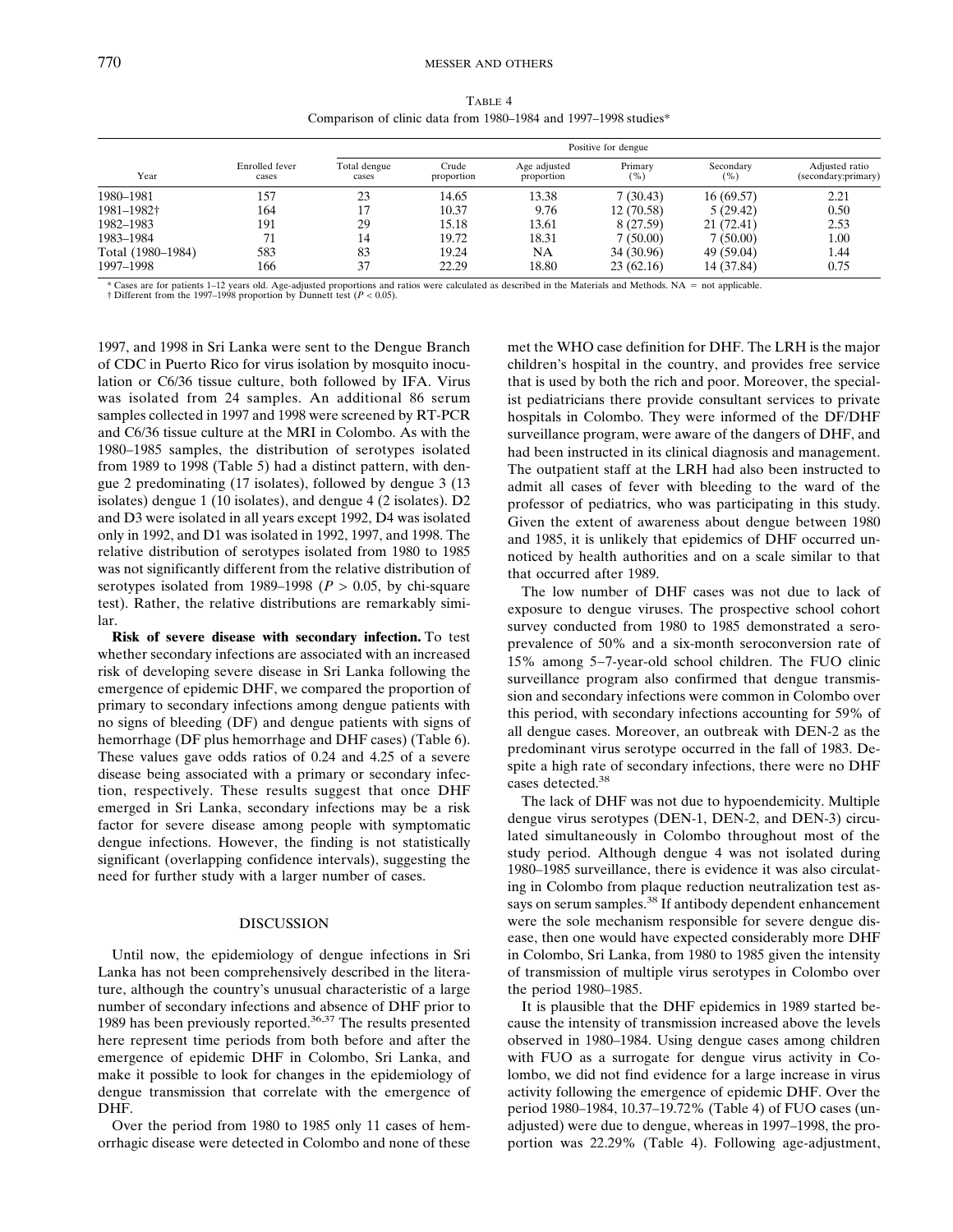|           |                 |                 | Serotype        |                 |       |
|-----------|-----------------|-----------------|-----------------|-----------------|-------|
| Years     | l Count<br>( %) | 2 Count<br>(% ) | 3 Count<br>(% ) | 4 Count<br>( %) | Total |
| 1980–1985 | 12(21.43)       | 23(41.07)       | 20(35.71)       | 1(1.79)         | 56    |
| 1989–1998 | 10(23.81)       | 17 (40.48)      | 13(30.95)       | 2(4.76)         | 42    |
| Total     | 22(22.45)       | 40(40.82)       | 33 (33.67)      | 3(3.06)         | 98    |

TABLE 5 Count of serotypes isolated before (1980–1985) and after (1989–1998) emergence of dengue hemorrhagic fever in Sri Lanka

only the 1981–1982 proportion was significantly less than that of the 1997–1998 proportion of dengue cases. The 1997–1998 data were collected over relatively short periods (five weeks in 1997 and five weeks in 1998) and may not reflect dengue transmission over the entire year. In fact, the two five-week periods (July–August 1997 and December–January 1998) represent periods of high transmission because they coincide with the southwest and northeast monsoons, respectively. Therefore, the short sampling periods in 1997–1998 are more likely to overestimate than underestimate dengue activity in and around Colombo.

As a more stable estimate of intensity of dengue transmission, we also calculated an age-adjusted ratio of primary to secondary infections among children with dengue before and after the emergence of epidemic DHF (Table 4). The greater the ratio's value, the more intense dengue transmission is likely to be, yielding more secondary infections in a young (1–12-years old) population. The ratios of secondary to primary infections show considerable variation from one year to the next for the 1980–1984 study data, but only one year, 1981–1982, had a ratio less than 1. A low value, 0.75 for 1997– 1998, suggests a lower intensity of transmission because fewer children were presenting with secondary infections. In fact, the data presented here suggest that the intensity of transmission may have decreased since DHF emergence, with only three of the four pre-DHF years having secondary to primary ratios greater than or equal to 1. However, the statistical power to resolve such a change is lacking in this study. However, taken together, our results do not point to an overall increase in dengue transmission or the proportion of secondary infections following the emergence of epidemic DHF in Sri Lanka.

Finally, another possible explanation for the emergence of epidemic DHF in Sri Lanka could be an increase in the prevalence of a particular virus serotype. Dengue virus serotypes throughout the world have been correlated with epidemic DHF elsewhere, particularly in Thailand<sup>39,40</sup> and Latin America with  $DEN-2$ ,<sup>1,20,22,41</sup> and Indonesia,<sup>34</sup> the Ameri- $\cos^{1,21}$  and the Pacific islands<sup>24</sup> with DEN-3. While Sri Lanka

TABLE 6 Risk of severe disease with secondary infection\*

| <b>Status</b> | $DFhem + DHF$ | DF | Total | Odds ratio<br>$(95\% \text{ CI})$ |
|---------------|---------------|----|-------|-----------------------------------|
| Secondary     | 17            | 29 | 46    | $4.25(0.75-23.9)$                 |
| Primary       |               | 29 | 33    | $0.24(0.04-1.35)$                 |
| Total         | 21            | 58 | 79    |                                   |

\* The hemorrhagic (DFhem plus dengue hemorrhagic fever [DHF]) and dengue fever (DF) cases are from the 1997 and 1998 ward and clinic studies. The odds ratio compares the risk of developing severe disease among symptomatic dengue cases with primary and secondary infections.  $CI =$  confidence interval.

has had endemic circulation of all four virus serotypes, they do not occur in equal abundance. Therefore, shifts in the relative abundance of the serotypes could be correlated with changes in DHF. Clearly, DEN-1, DEN-2, and DEN-3 circulated throughout the period 1980–1985, and there is evidence that dengue 4 circulated as well. When compared with the distribution of isolates collected from 1989 to 1998, the two distributions are remarkably similar (Table 5). Far from suggesting that there has been a shift in the relative abundance of the four serotypes in Sri Lanka, these data suggest that the serotype distribution has remained stable through the emergence of DHF in Sri Lanka. The stability of the relative distribution of the virus serotypes further implies that dengue virus ecology in Sri Lanka, the collective interactions between the virus, its vector, human host, and the environment, may itself be relatively stable because the distribution of the virus serotypes has been maintained.

Previous studies have found a greater risk of hospitalization and severe disease with secondary infections compared with primary infections.<sup>13</sup> We tested whether secondary infections were a risk factor for severe disease during the 1997–1998 ward studies. We designated severe and mild disease based on the presence or absence of signs of hemorrhage in confirmed dengue cases. We did not use the WHO criteria alone for identifying severe disease cases because for many of the cases the hematocrit and platelet counts were not available. When cases were separated based on dengue infection with or without hemorrhagic manifestations, secondary infections were found to increase the odds of severe disease by 4.25 fold among people with symptomatic dengue infections. However, a study with a larger sample size is needed to confirm this association. Although secondary infections most likely contribute to DHF, the near absence of severe disease from 1980 to 1984 clearly demonstrates that some element other than immune enhancement is necessary for DHF to be present in a population.

The emergence of DHF in Sri Lanka was dramatic and persistent, suggesting that an equally dramatic and persistent change in the disease cycle occurred. The findings presented here indicate that no such change occurred in either virus serotype distribution, intensity of transmission, or proportion of secondary infections occurring in Colombo. Additionally, these findings lend credibility to the hypothesis first suggested by Rosen, Gubler, and others<sup>16−18</sup> that virus strain is an important risk factor for DHF, and advanced by Lanciotti and others that small genotypic changes in dengue viruses are responsible for the DHF emergence in Sri Lanka.<sup>42</sup> Such a change could be both dramatic and persistent but would be undetected by the epidemiologic approach used here. We are currently undertaking molecular genetic studies of dengue viruses isolated from DF and DHF patients in Sri Lanka over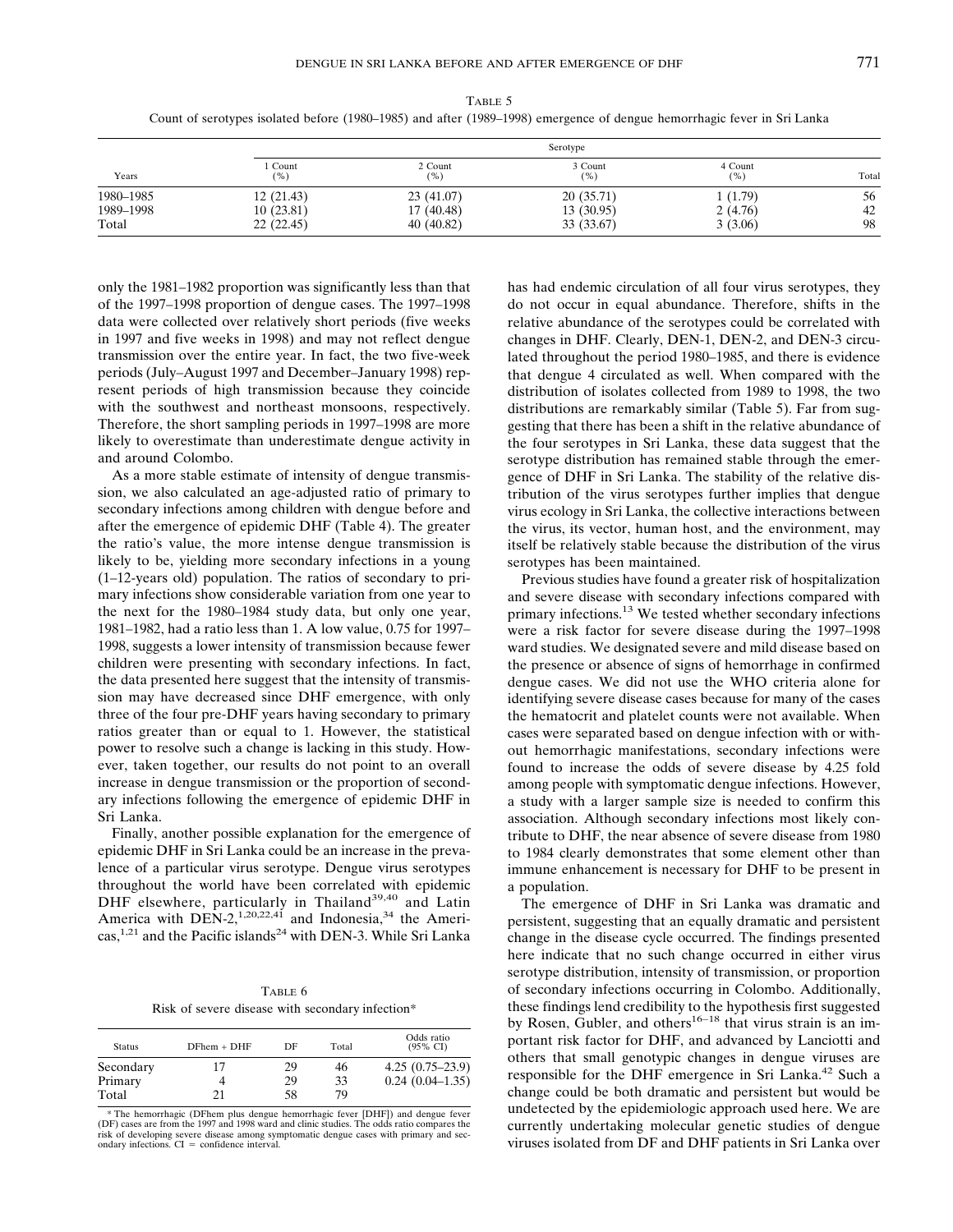the study period 1980–1998. The results of those studies, which we hope to complete shortly, may provide more data on the genotype hypothesis.

Acknowledgments: We are extremely grateful to Jack Weiss (University of North Carolina at Chapel Hill Ecology Curriculum) for statistical advice, Vance Vorndam and the CDC Dengue Branch (San Juan, PR) for virus isolation and serology data, Sarah Williams and Amanda Brooks for data entry, and Dr. Gaya Colombage (Director of the MRI) and other staff members in the Virology Department at the MRI in Colombo for their help.

Authors' addresses: William B. Messer and Aravinda M. de Silva, Department of Microbiology and Immunology and Ecology Curriculum, University of North Carolina at Chapel Hill, CB# 7290, Chapel Hill, NC 27599. U. Tissa Vitarana, Kamalanayani Sivananthan, Jayanthi Elvitigala, L. D. Preethimala, R. Ramesh, and Nalini Withana, Virology Department, Medical Research Institute, Danister de Silva Mawatha, Colombo, Sri Lanka. Duane J. Gubler, Division of Vector-Borne Infectious Diseases, National Center for Infectious Diseases, Centers for Disease Control and Prevention, PO Box 2087, Fort Collins, CO 80522.

#### REFERENCES

- 1. Gubler DJ, 1997. Dengue and dengue hemorrhagic fever: its history and resurgence as a global public health problem. Gubler DJ, Kuno G, eds. *Dengue and Dengue Hemorrhagic Fever*. New York: CAB International, 1−22.
- 2. Nimmannitya S, 1987. Clinical spectrum and management of dengue haemorrhagic fever. *Southeast Asian J Trop Med Public Health 18:* 392–397.
- 3. Innis BL, 1995. Dengue and dengue hemorrhagic fever. Portersfield JS, ed. *Exotic Viral Infections*. London: Chapman and Hall, 103−146.
- 4. WHO, 2000. *WHO Report on Global Epidemic-Prone Infectious Diseases.* Geneva: WHO, Chapter 6.
- 5. Innis BL, 1997. Antibody responses to dengue virus infection. Gubler DJ, Kuno G, eds. *Dengue and Dengue Hemorrhagic Fever*. New York: CAB International, 221−244.
- 6. Halstead SB, 1990. Global epidemiology of dengue hemorrhagic fever. *Southeast Asian J Trop Med Public Health 21:* 636–641.
- 7. Halstead SB, 1997. Epidemiology of dengue and dengue hemorrhagic fever. Gubler DJ, Kuno G, eds. *Dengue and Dengue Hemorrhagic Fever*. New York: CAB International, 23−44.
- 8. Halstead SB, 1989. Antibody, macrophages, dengue virus infection, shock, and hemorrhage: a pathogenetic cascade. *Rev Infect Dis 11:* S830–S839.
- 9. Halstead SB, 1988. Pathogenesis of dengue: challenges to molecular biology. *Science 239:* 476–481.
- 10. Kurane I, Ennis FA, 1997. Immunopathogenesis of dengue virus infection. Gubler DJ, Kuno G, eds. *Dengue and Dengue Hemorrhagic Fever*. New York: CAB International, 273−290.
- 11. Carey DE, Myers RM, Reuben R, Rodrigues FM, 1966. Studies on dengue in Vellore, South India. *Am J Trop Med Hyg 15:* 580–587.
- 12. Woodall JP, Lopez-Correa RH, Sather GE, Moore CG, 1981. The absence of epidemic dengue hemorrhagic fever in the Americas. Hoota S, ed. *Dengue Hemorrhagic Fever 1981. Proceedings of the First International Center for Medical Research Seminar.* Kobe, Japan.
- 13. Burke DS, Nisalak A, Johnson DE, Scott RM, 1988. A prospective study of dengue infections in Bangkok. *Am J Trop Med Hyg 38:* 172–180.
- 14. Kuberski T, Rosen L, Reed D, Mataika J, 1977. Clinical and laboratory observations on patients with primary and secondary dengue type 1 infections with hemorrhagic manifestations in Fiji. *Am J Trop Med Hyg 26:* 775–783.
- 15. Eram S, Setyabudi Y, Sadono TI, Sutrisno DS, Gubler DJ, Sulianti Saroso J, 1979. Epidemic dengue hemorrhagic fever in rural Indonesia. II. Clinical studies. *Am J Trop Med Hyg 28:* 711–716.
- 16. Rosen L, 1977. The Emperor's New Clothes revisited, or reflections on the pathogenesis of dengue hemorrhagic fever. *Am J Trop Med Hyg 26:* 337–343.
- 17. Gubler DJ, Reed D, Rosen L, Hitchcock JR, Jr., 1978. Epidemiologic, clinical, and virologic observations on dengue in the Kingdom of Tonga. *Am J Trop Med Hyg 27:* 581–589.
- 18. Gubler DJ, Suharyono W, Lubis I, Eram S, Gunarso S, 1981. Epidemic dengue 3 in central Java, associated with low viremia in man. *Am J Trop Med Hyg 30:* 1094–1099.
- 19. Gubler DJ, 1998. Dengue and dengue hemorrhagic fever. *Clin Microbiol Rev 11:* 480–496.
- 20. Guzman MG, Kouri GP, Bravo J, Soler M, Vazquez S, Morier L, 1990. Dengue hemorrhagic fever in Cuba, 1981: a retrospective seroepidemiologic study. *Am J Trop Med Hyg 42:* 179–184.
- 21. Guzman MG, Vazquez S, Martinez E, Alvarez M, Rodriguez R, Kouri G, de los Reyes J, Acevedo F, 1996. Dengue in Nicaragua, 1994: reintroduction of serotype 3 in the Americas (in Spanish). *Bol Oficina Sanit Panam 121*: 102−110.
- 22. Rico-Hesse R, 1990. Molecular evolution and distribution of dengue viruses type 1 and 2 in nature. *Virology 174:* 479–493.
- 23. Rico-Hesse R, Harrison LM, Salas RA, Tovar D, Nisalak A, Ramos C, Boshell J, de Mesa MT, Nogueira RM, da Rosa AT, 1997. Origins of dengue type 2 viruses associated with increased pathogenicity in the Americas. *Virology 230:* 244–251.
- 24. Chungue E, Deubel V, Cassar O, Laille M, Martin PM, 1993. Molecular epidemiology of dengue 3 viruses and genetic relatedness among dengue 3 strains isolated from patients with mild or severe form of dengue fever in French Polynesia. *J Gen Virol 74:* 2765–2770.
- 25. Vitarana T, 1990. Dengue haemorrhagic fever. *Ceylon Med J 35:* 83–87.
- 26. Vitarana T, Jayakura WS, Withane N, 1997. Historical account of Dengue Hemorrhagic Fever in Sri Lanka. *Dengue Bull 21:* 117–118.
- 27. Srivastava VK, Suri S, Bhasin A, Srivastava L, Bharadwaj M, 1990. An epidemic of dengue haemorrhagic fever and dengue shock syndrome in Delhi: a clinical study. *Ann Trop Paediatr 10:* 329–334.
- 28. Mettler NE, Clarke DH, Casals J, 1971. Hemagglutination inhibition with arboviruses: relationship between titers and source of erythrocytes. *Appl Microbiol 22:* 377–379.
- 29. Rosen L, Gubler DJ, 1974. The use of mosquitoes to detect and propagate dengue viruses. *Am J Trop Med Hyg 23:* 1153–1160.
- 30. Gubler DJ, Kuno G, Sather GE, Velez M, Oliver A, 1984. Mosquito cell cultures and specific monoclonal antibodies in surveillance for dengue viruses. *Am J Trop Med Hyg 33:* 158–165.
- 31. Lanciotti RS, Calisher CH, Gubler DJ, Chang GJ, Vorndam AV, 1992. Rapid detection and typing of dengue viruses from clinical samples by using reverse transcriptase-polymerase chain reaction. *J Clin Microbiol 30:* 545–551.
- 32. Kuno G, Gomez I, Gubler DJ, 1987. Detecting artificial antidengue IgM immune complexes using an enzyme-linked immunosorbent assay. *Am J Trop Med Hyg 36:* 153–159.
- 33. Chungue E, Marche G, Plichart R, Boutin JP, Roux J, 1989. Comparison of immunoglobulin G enzyme-linked immunosorbent assay (IgG-ELISA) and haemagglutination inhibition (HI) test for the detection of dengue antibodies. Prevalence of dengue IgG-ELISA antibodies in Tahiti. *Trans R Soc Trop Med Hyg 83:* 708–711.
- 34. Gubler DJ, Suharyono W, Lubis I, Eram S, Sulianti Saroso J, 1979. Epidemic dengue hemorrhagic fever in rural Indonesia. I. Virological and epidemiological studies. *Am J Trop Med Hyg 28:* 701–710.
- 35. Dunnett CW, 1980. Pairwise Multiple Comparisons in the Homogeneous variance unequal sample size case. *J Am Stat Assoc 75:* 789–795.
- 36. Rothman KJaG, Sander, 1998. Introduction to Stratified Analysis. Rothman KJ, Sander G, eds. *Modern Epidemiology*. Philadelphia: Lippincott Williams and Wilkins.
- 37. Vitarana T, 1982. Viral diseases in Sri Lanka: a national overview. Mackenzie JS, ed. *Viral Diseases in South East Asia and the Western Pacific*. London: Academic Press, 198−204.
- 38. Vitarana T, Jayasekera N, 1983. Study of dengue in a low DKF area - Sri Lanka. Pang T, Pathmanathan R, eds. *Proceedings of*